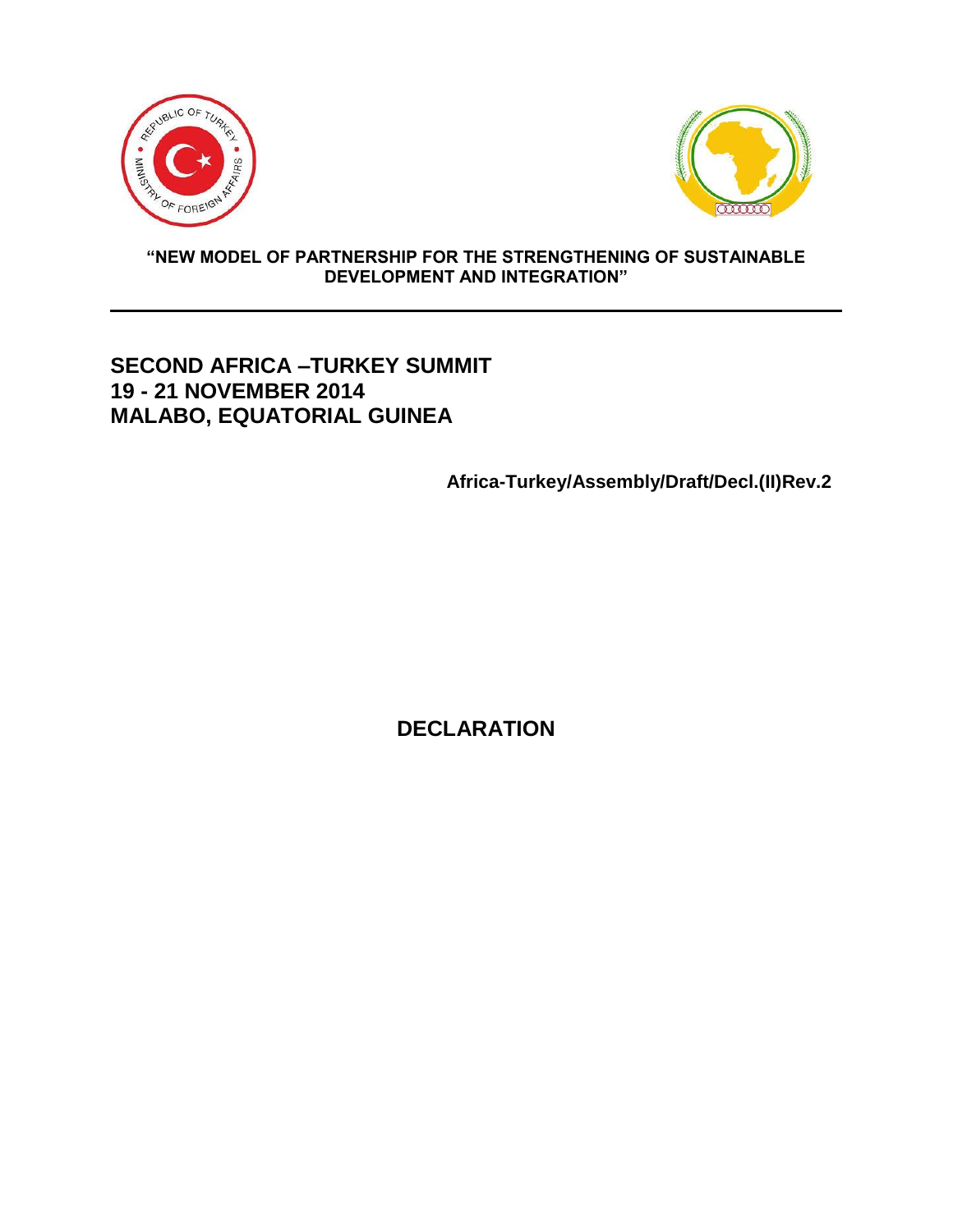# **DECLARATION**

#### **"NEW MODEL OF PARTNERSHIP FOR THE STRENGTHENING OF SUSTAINABLE DEVELOPMENT AND INTEGRATION"**

*WE*, the Heads of State and Government and Heads of Delegation of the Africa, representing the continent and the African Union and its institutions and the President of the Republic of Turkey meeting in Malabo, Equatorial Guinea, for the Second Africa Turkey Summit on 21<sup>st</sup> November 2014;

**EXPRESSING** our gratitude to H.E. Mr. Teodoro Obiang Nguema Mbasogo, President of the Republic of Equatorial Guinea, to the Government and People of Equatorial Guinea for their warm welcome and generous hospitality, as well as the excellent organization of the Summit;

*CONSIDERING* the historical, economic and cultural ties existing between Africa and Turkey as well as the mutual solidarity towards economic development and well-being of their populations;

*REAFFIRMING* our adherence to the goals and principles stipulated in the Istanbul Declaration on Africa – Turkey Partnership adopted during the First Africa-Turkey Cooperation Summit held in Istanbul, Turkey on 19 August 2008;

**WELCOMING** the historic opportunity offered by this partnership to create a united front to serve socio-economic development objectives for the establishment of peace and security, the further improvement of democracy and good governance, as well as the promotion of social justice as a basis for balanced economic development of our countries;

**SUPPORTING** the goals and aspirations of the African peoples for sustainable development as manifested in the landmark 50<sup>th</sup> Anniversary of the OAU/AU and **FURTHER EXPRESSING** strong support for the African Union Agenda 2063.

*CONFIRMING* our compliance with international conventions, in particular with those related to respect for the sovereignty, independence and territorial integrity of States as well as non-interference in their internal affairs;

**RECOGNIZING** our strong desire to cooperate, particularly to strengthening trade, the sharing of best practices for the development of education, health, science and technology, industry, culture and tourism, agriculture and rural development, , youth training and empowerment, employment creation, gender mainstreaming in the various fields of development in our respective regions hence the need for joint actions in these areas;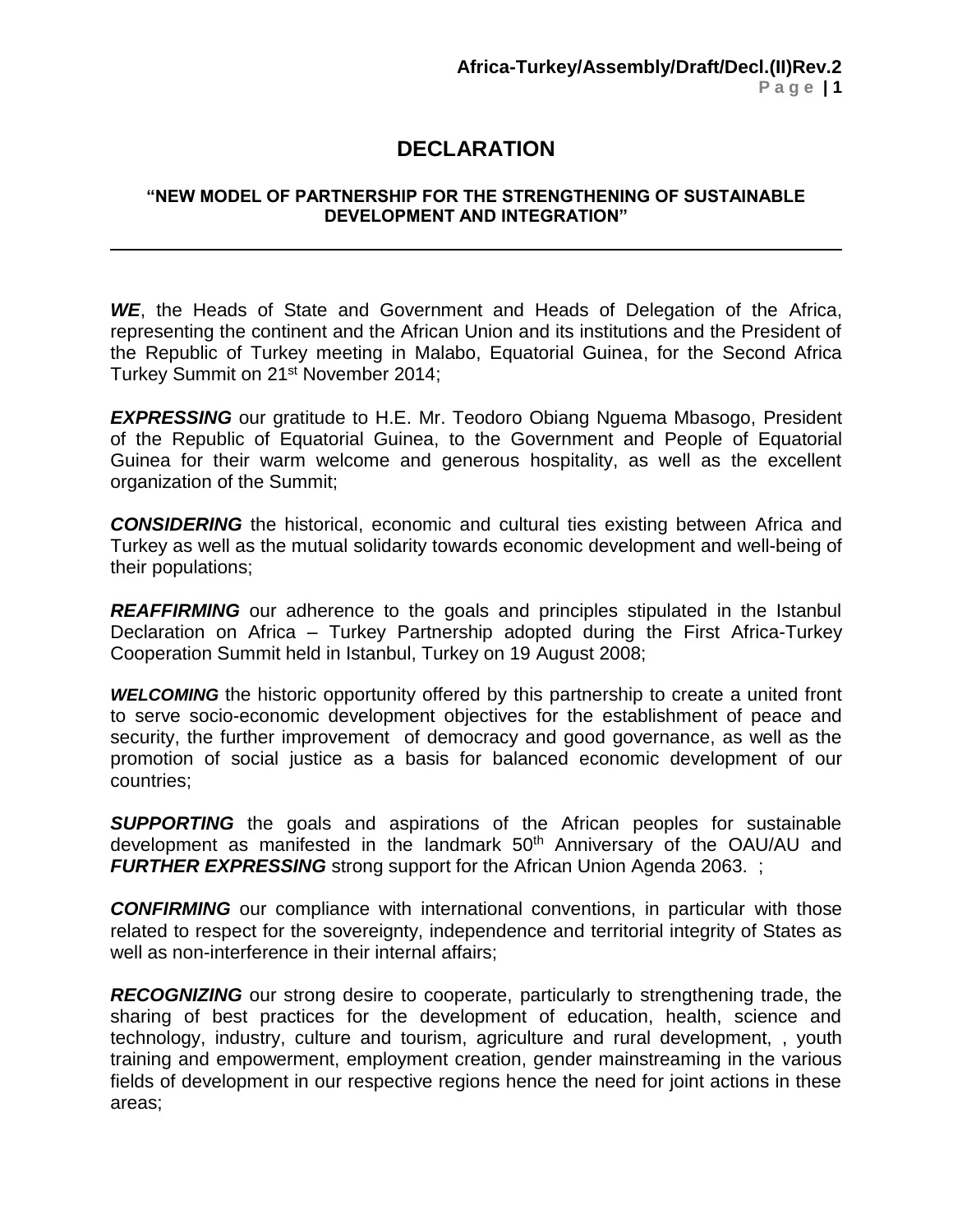**REITERATING** our strong commitment to fight terrorism, piracy, drug and human trafficking and other forms of organized crime, including payment of ransom to terrorist groups and transnational organized crime;

**REAFFIRMING** our commitment to further enhance Africa-Turkey relations in the political, economic and socio-cultural domains based on the principles of mutual benefits and solidarity;

*COGNIZANT* of the status and level of cooperation which has been reached by Turkey and African countries since the First Africa-Turkey Cooperation Summit of 2008; and

*DESIROUS* of furthering and deepening collaboration in the fields of mutual interests that were set in the Africa-Turkey Cooperation Framework adopted at the Africa-Turkey Cooperation Summit in 2008, as well as in the Joint Declaration and the Joint Action Plan adopted at the first Ministerial meeting held on the 16<sup>th</sup> December 2011 in Istanbul and strengthening current mechanisms of cooperation in the interest of the States and peoples of both parties,

### **DECLARE AND AGREE TO:**

- **1.** Continue collaboration in all fields of peace and security, including conflict prevention, resolution and management through the exchange of expertise, information, training programs and strengthening the culture of peace;
- **2.** Condemn terrorism in all its forms and manifestations, strengthen cooperation in the fight against this scourge and consider crimes committed by terrorist groups as grave violations of basic human rights and an incessant threat to the national safety, security and stability of nations;
- **3.** Intensify coordination of positions in global economic and commercial fora in order to handle issues of common interest, without prejudice to International Treaties and Agreements we are parties to and in accordance with the spirit of the Africa-Turkey Partnership;
- **4.** Promote investment exchanges and encourage establishment of direct trade relations between Africa and Turkey, without prejudice to International treaties and agreements we are parties to and through the opening of new markets and raising the level of trade relations between the two sides;
- **5.** Work towards the mobilization of stable financial resources for the promotion of economic and social development in Africa and Turkey, particularly in areas of infrastructure, industrialisation, tourism, small and medium scale enterprises (SME's) ,to create added value in the economy, employment and technology transfer;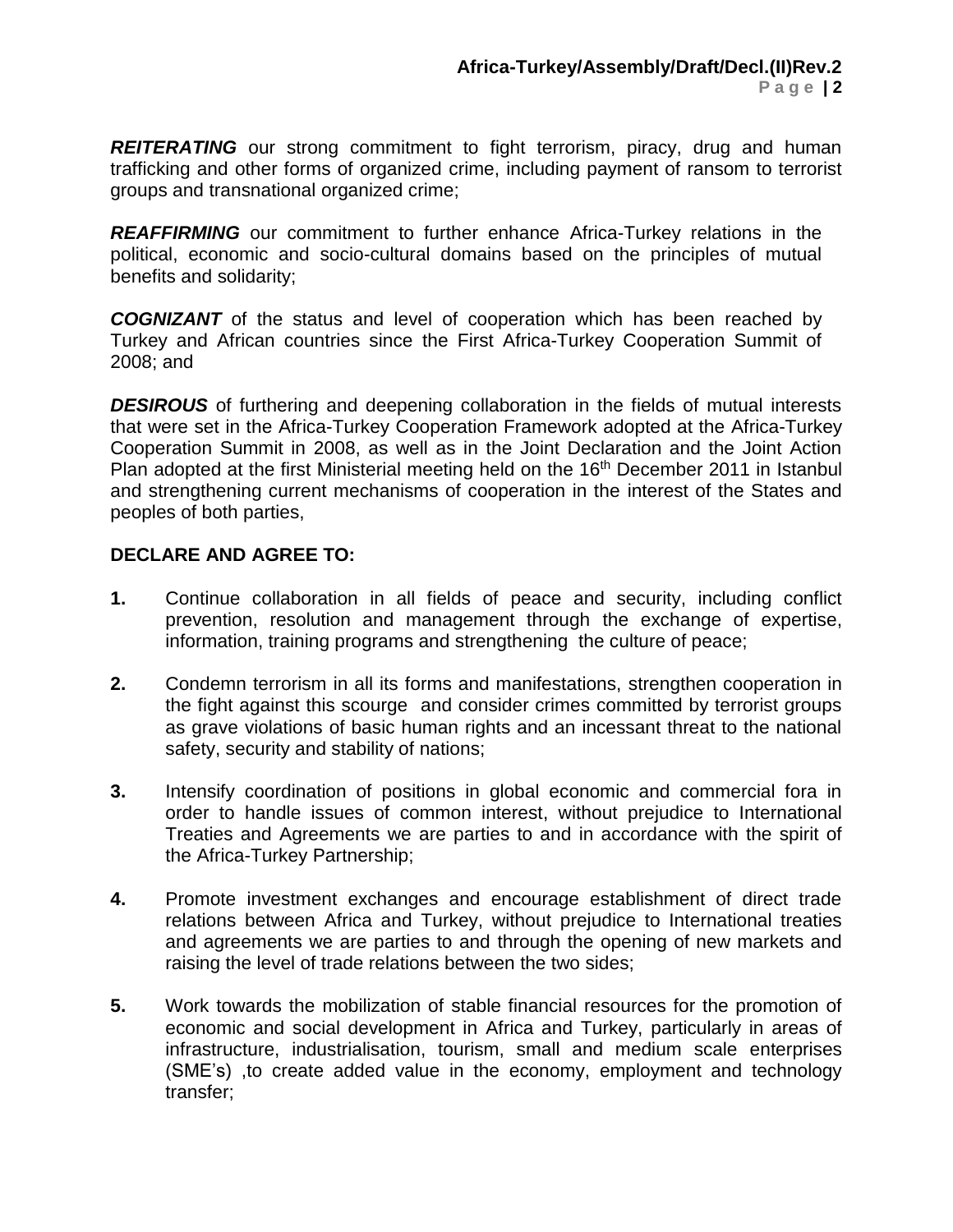- **6.** Support, without prejudice to International Treaties and Agreements we are parties to, support Africa's continental priority programs such as the African Peace and Security Architecture (APSA), African Peer Review Mechanism (APRM), NEPAD, Accelerating Industrial Development in Africa (AIDA), Boosting Intra-African Trade, Continental Free Trade Area and Africa Mining Vision (AMV), Program for Infrastructure Development in Africa (PIDA), the Comprehensive Africa Agriculture Development Programme (CAADP) and African Women Decade 2010-2020;
- **7.** Work towards the adoption, in Paris in 2015, of a fair, equitable and legally binding Agreement under the UN Framework Convention on Climate Change and be guided by its principles, which will apply to all parties and come into effect by 2020 at the latest;
- **8.** Cooperate in the field of livestock breeding within the framework of enhancing food security and coordination between the two sides in using the appropriate advanced technology to enhance livestock and its productivity;
- **9.** Enhance cooperation within CAADP framework in developing expertise in the fields of manufacturing, particularly cotton and textile to contribute to the transformation of raw materials locally in order to add value in the production in Africa;
- **10.** Promote tourism and cultural interaction amongst peoples to enrich human civilization and to revive the cultural bridges between the two parties;
- **11.** Promote and enhance private sector investments in cultural and media exchange programmes as well as interactions between African and Turkish people to encourage a culture of information sharing;
- **12.** Strengthen collaboration in the fields of science and technology, and higher education between the two sides;
- **13.** Enhance joint cooperation in the fields of health to develop infrastructure and medical systems, control and prevention centres to combat diseases and epidemics, increase the efficiency of health institutes and support efforts in training programmes for health personnel;
- **14.** Promote the cooperation of the parties to improve the status of the youth, through capacity building programmes and knowledge exchange among them and strengthen their capacity to meet the challenges of globalization;
- **15.** Reinforce the empowerment of women by enhancing women's economic, social and legal status, aiming to enhance their participation in the economic, social and political spheres;